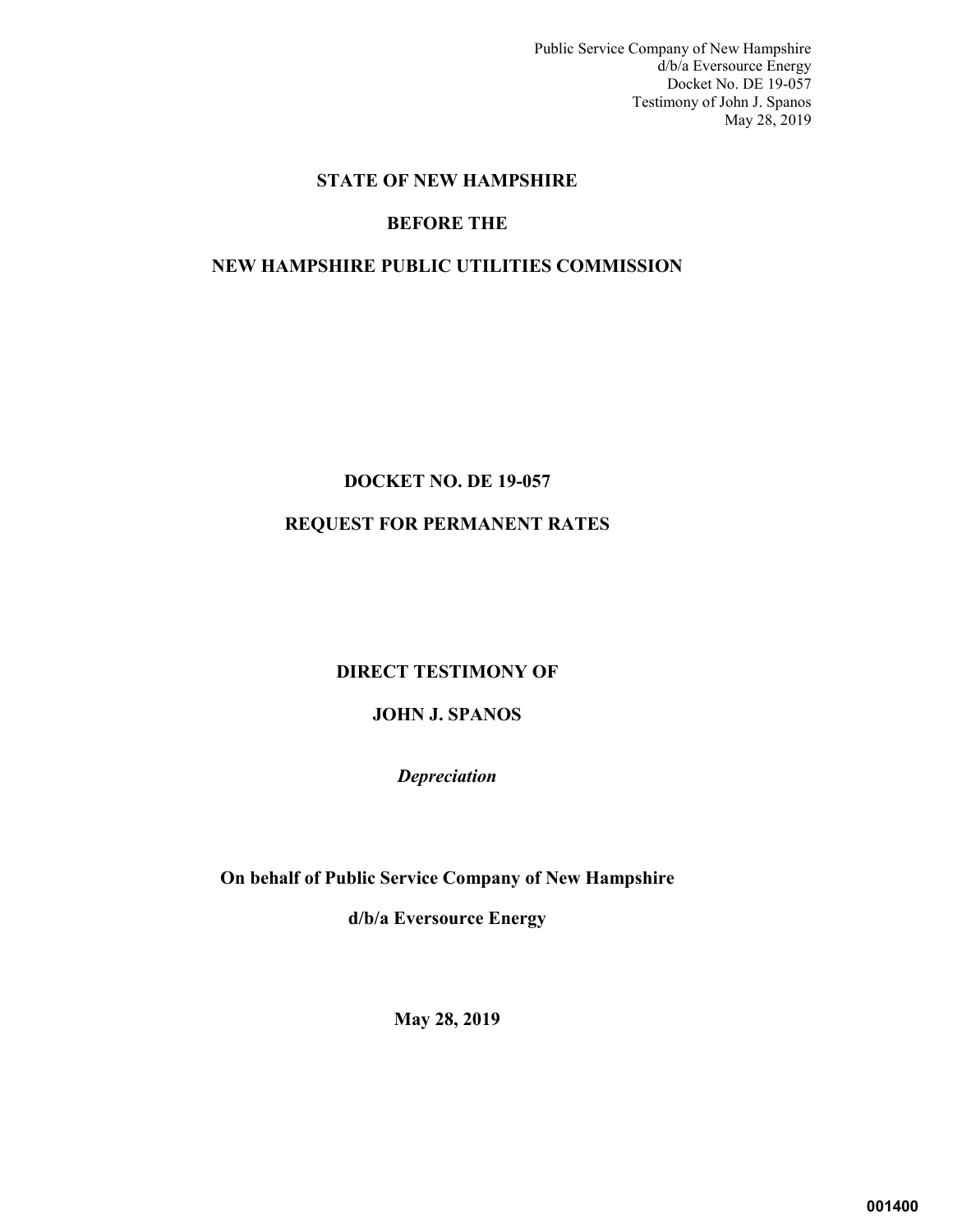Public Service Company of New Hampshire d/b/a Eversource Energy Docket No. DE 19-057 Testimony of John J. Spanos May 28, 2019

# **Table of Contents**

# **Attachments**

- Schedule (JJS-2) Depreciation Study
- Schedule (JJS-3) Comparison of Proposed Annual Depreciation Expense vs. Current Annual Depreciation Expense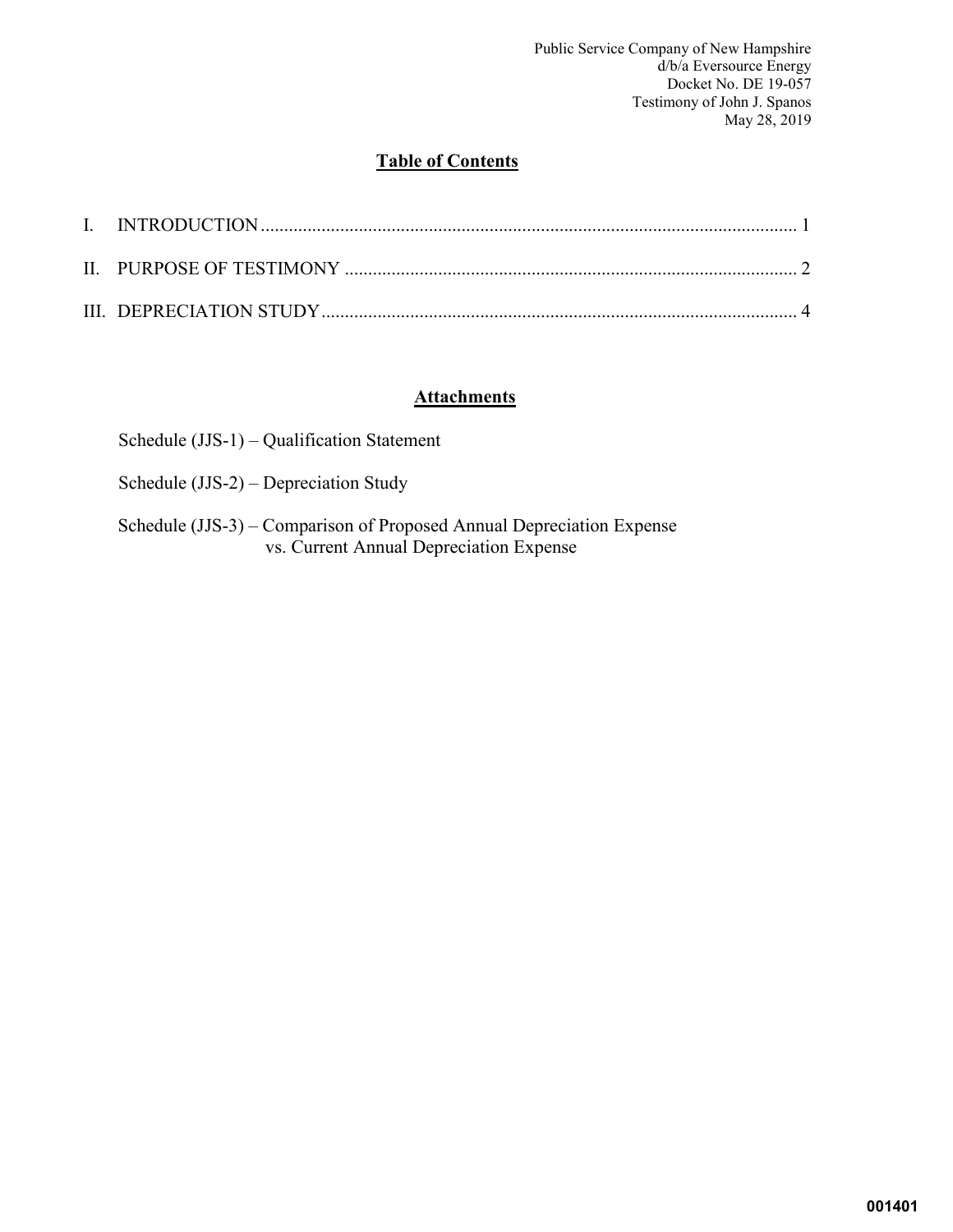Public Service Company of New Hampshire d/b/a Eversource Energy Docket No. DE 19-057 Testimony of John J. Spanos May 28, 2019 Page 1 of 19

#### **STATE OF NEW HAMPSHIRE**

# <span id="page-2-0"></span>**BEFORE THE NEW HAMPSHIRE PUBLIC UTILITIES COMMISSION**

### **DIRECT TESTIMONY OF JOHN J. SPANOS**

#### **PETITION OF PUBLIC SERVICE COMPANY OF NEW HAMPSHIRE d/b/a EVERSOURCE ENERGY REQUEST FOR PERMANENT RATES**

# **May 28, 2019**

# **Docket No. DE 19-057 \_\_\_\_\_\_\_\_\_\_\_\_\_\_\_\_\_\_\_\_\_\_\_\_\_\_\_\_\_\_\_\_\_\_\_\_\_\_\_\_\_\_\_\_\_\_\_\_\_\_\_\_\_\_\_\_\_\_\_\_\_**

# 1 **I. INTRODUCTION**

- 2 **Q. Please state your name and address.**
- 3 A. My name is John J. Spanos. My business address is 207 Senate Avenue, Camp
- 4 Hill, Pennsylvania 17011.

#### 5 **Q. Are you associated with any firm?**

6 A. Yes. I am associated with the firm of Gannett Fleming Valuation and Rate 7 Consultants, LLC ("Gannett Fleming").

#### 8 **Q. How long have you been associated with Gannett Fleming?**

- 9 A. I have been associated with the firm since my college graduation in June 1986.
- 10 **Q. What is your position with the firm?**
- 11 A. I am the President.
- 12 **Q. On whose behalf are you testifying in this case?**
- 13 A. I am testifying on behalf of Public Service Company of New Hampshire d/b/a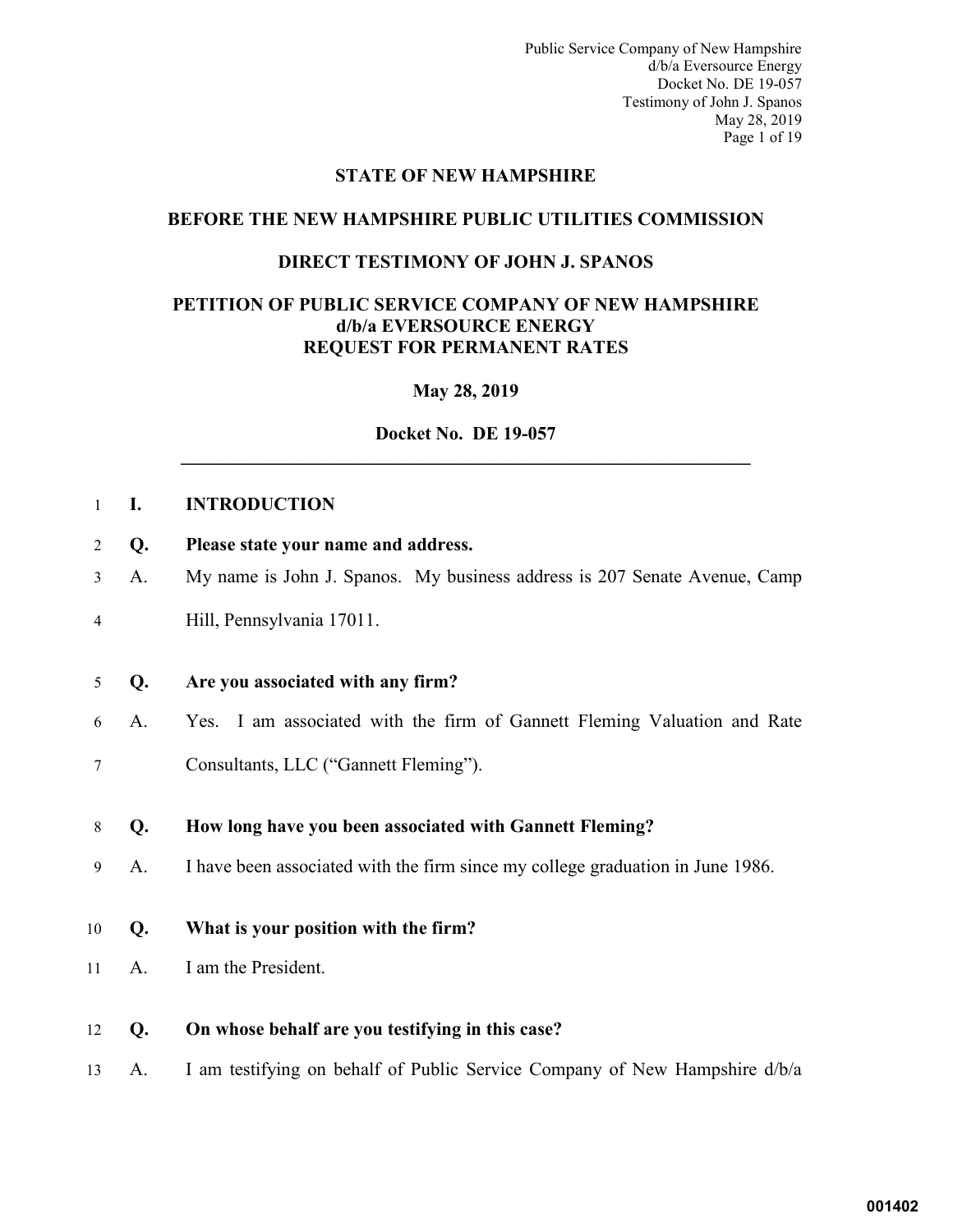1 Eversource Energy ("PSNH" or the "Company").

#### 2 **Q. Please state your qualifications.**

3 A. I have over 32 years of utility depreciation experience, which includes providing 4 expert testimony in over 300 cases before approximately 40 regulatory 5 commissions. These cases have included depreciation studies in the electric, gas, 6 water, wastewater and pipeline industries. In addition to the cases where I have 7 submitted testimony, I have supervised in over 600 other depreciation or valuation 8 assignments. Please refer to Schedule (JJS-1) for my qualification statement, which 9 includes further information with respect to my work history, case experience and 10 leadership in the Society of Depreciation Professionals.

#### <span id="page-3-0"></span>11 **II. PURPOSE OF TESTIMONY**

#### 12 **Q. What is the purpose of your testimony in this proceeding?**

 A. The purpose of my testimony is to present the depreciation study performed for PSNH attached hereto as Schedule (JJS-2) (the "Depreciation Study"). The Depreciation Study sets forth the calculated annual depreciation accrual rates by account as of December 31, 2018 for all electric plant.

# 17 **Q. Can you summarize the impact in depreciation rates based on the**  18 **Depreciation Study?**

19 A. Yes. The table below sets forth a comparison of the current depreciation rates and 20 resultant expense to the proposed depreciation rates and expense by function as of 21 December 31, 2018.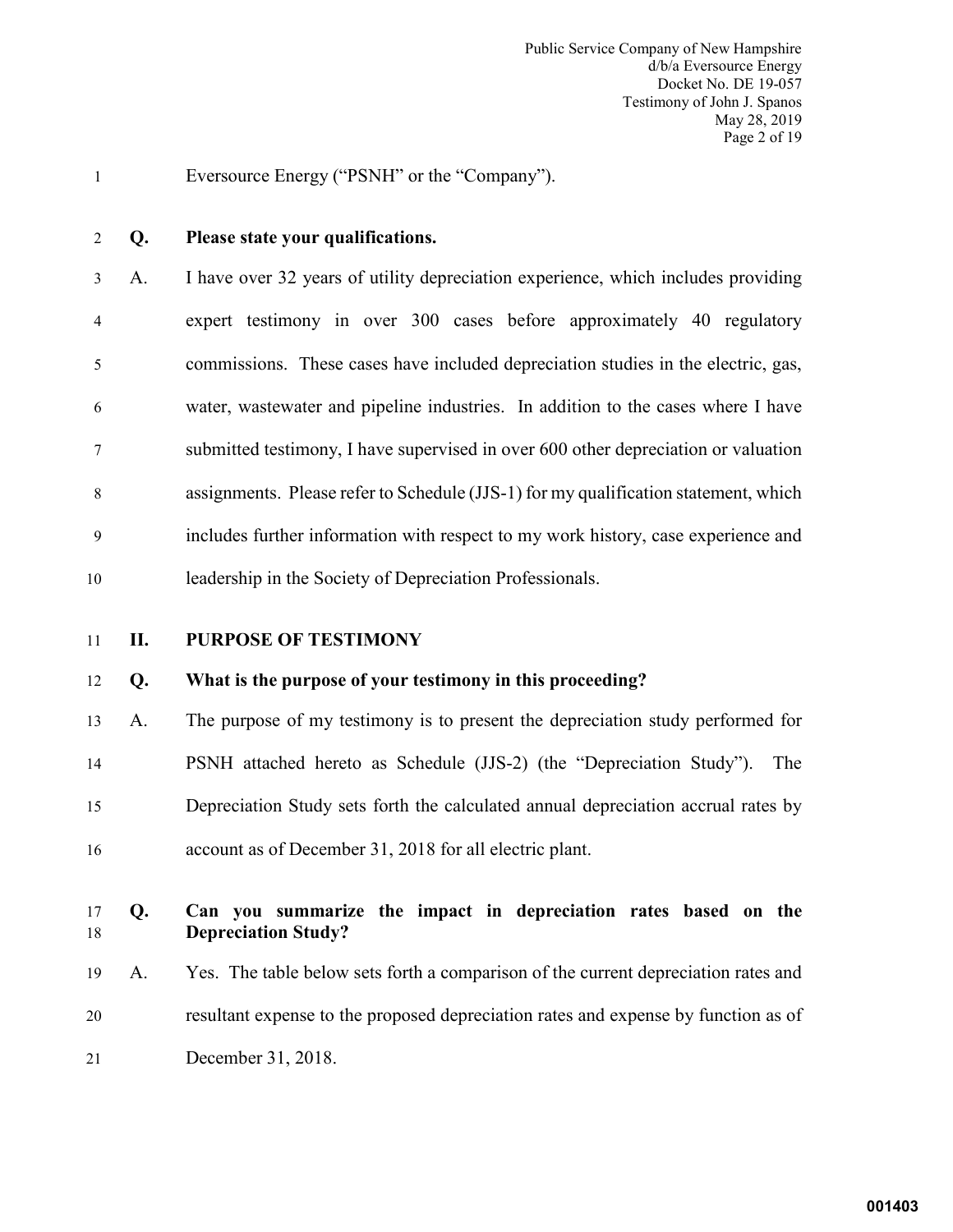Public Service Company of New Hampshire d/b/a Eversource Energy Docket No. DE 19-057 Testimony of John J. Spanos May 28, 2019 Page 3 of 19

|                               |       | Current             |       | Proposed     |
|-------------------------------|-------|---------------------|-------|--------------|
| Function                      | Rates | Proforma<br>Expense | Rates | Expense      |
| Intangible                    | 6.80  | 3,600,045           | 4.66  | \$2,463,433  |
| Distribution                  | 2.81  | 53,989,029          | 3.07  | 58,831,543   |
| General                       | 5.12  | 9,686,491           | 3.47  | 6,558,461    |
| <b>General Reserve Amount</b> |       |                     |       | 2,688,368    |
| Total                         |       | \$67,275,565        |       | \$70,541,805 |

# 1 **Q. Can you explain some of the major factors that caused the change in**  2 **depreciation rates?**

- 3 A. Yes. The major components that caused depreciation rates to change by function 4 are as follows:
- 5 Intangible Plant: Assets are amortized on an individual basis specific to their 6 amortization period. The primary cause of the rate change is the lack of 7 growth in the 10-year category.
- 8 Distribution Plant: The primary change causing a slight increase in 9 depreciation expense is the higher negative net salvage percents for many 10 accounts. Generally, the average service lives are longer.
- 11 General Plant: Depreciation expense has decreased due to applying the 12 proper amortization period rates to the appropriate vintage balances. Also, 13 there are longer lives for transportation equipment.

# 14 **Q. Are the recommended depreciation accrual rates presented in your study** 15 **reasonable and applicable to the plant in service as of December 31, 2018?**

- 16 A. Yes, they are. Based on the Depreciation Study, I am recommending depreciation
- 17 rates using the December 31, 2018 plant and reserve balances for approval.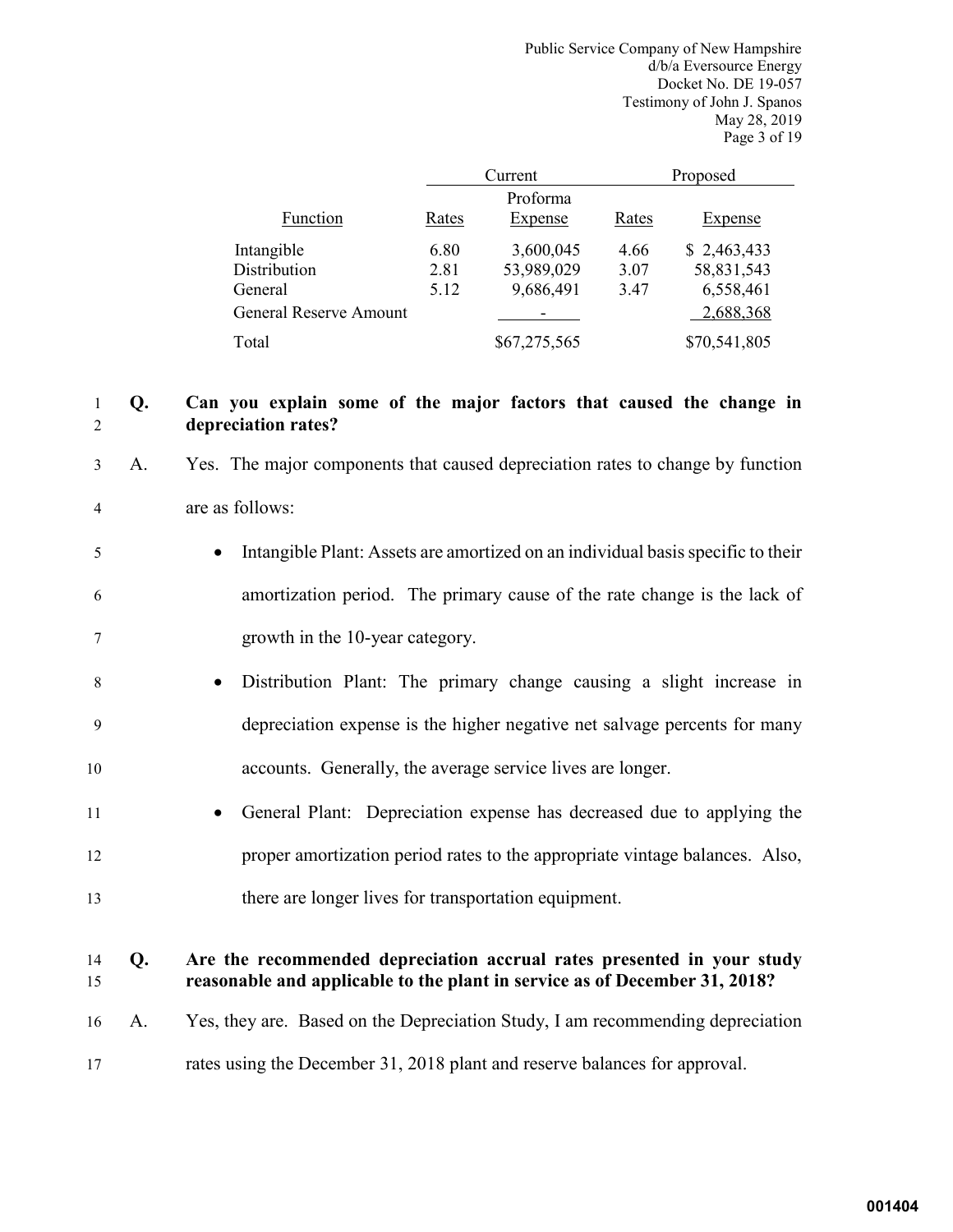Public Service Company of New Hampshire d/b/a Eversource Energy Docket No. DE 19-057 Testimony of John J. Spanos May 28, 2019 Page 4 of 19

#### <span id="page-5-0"></span>1 **III. DEPRECIATION STUDY**

#### 2 **Q. Please define the concept of depreciation.**

3 A. Depreciation refers to the loss in service value not restored by current maintenance, 4 incurred in connection with the consumption or prospective retirement of utility 5 plant in the course of service from causes which are known to be in current 6 operation and against which the company is not protected by insurance. Among 7 the causes to be given consideration are wear and tear, decay, action of the 8 elements, obsolescence, changes in the art, changes in demand and the requirements 9 of public authorities.

#### 10 **Q. Please identify the Depreciation Study you performed for PSNH.**

 A. The study is a report entitled, "2018 Depreciation Study - Calculated Annual Depreciation Accruals Related to Electric Plant as of December 31, 2018." This report sets forth the results of my depreciation analysis for PSNH. The study was prepared, and the analyses that underlie the study were conducted under my direction and supervision.

#### 16 **Q. Is Schedule (JJS-2) a true and accurate copy of your Depreciation Study?**

17 A. Yes.

# 18 **Q. Does Schedule (JJS-2) accurately portray the results of your Depreciation**  19 **Study as of December 31, 2018?**

20 A. Yes.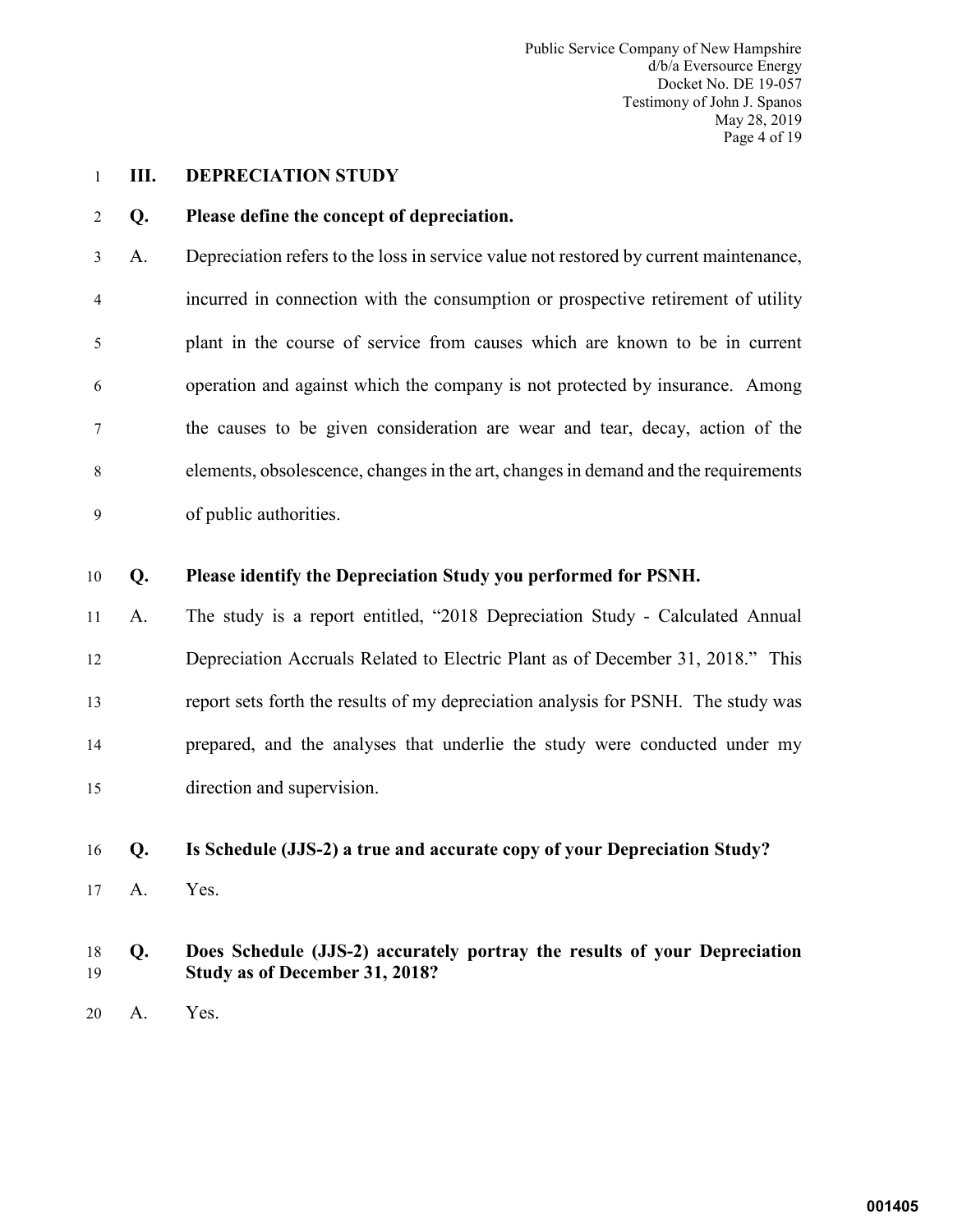Public Service Company of New Hampshire d/b/a Eversource Energy Docket No. DE 19-057 Testimony of John J. Spanos May 28, 2019 Page 5 of 19

| 2 | $\overline{A}$ |
|---|----------------|
|   |                |

# 1 **Q. What was the purpose of your Depreciation Study?**

2 A. The purpose of the Depreciation Study was to estimate the annual depreciation 3 accruals related to electric plant in service for financial and ratemaking purposes 4 and determine appropriate average service lives and net salvage percentages for the 5 plant account.

# 6 **Q. Are the methods and procedures of the Depreciation Study consistent with**  7 **industry practices?**

8 A. Yes, the methods and procedures of the study are generally in accordance with 9 industry standards. Both the existing rates and the rates determined in the 10 Depreciation Study are based on the average service life procedure. However, the 11 proposed rates are determined based on the more common remaining life method 12 while existing rates are based on the whole life method.

# 13 **Q. What are the most common depreciation methods?**

 A. The calculation of depreciation requires the selection of a depreciation method, which includes the selection of a procedure and technique (or basis) for calculating depreciation rates. The recommended depreciation rates in the Depreciation Study are based on the straight-line method, average service life – broad group procedure and remaining life technique, which is the most commonly used depreciation method for public utility depreciation. The straight-line method and average service life – broad group procedure was used in the past depreciation study for PSNH. However, the use of the remaining life technique is a change from the previous depreciation study for the Company, in which the whole life technique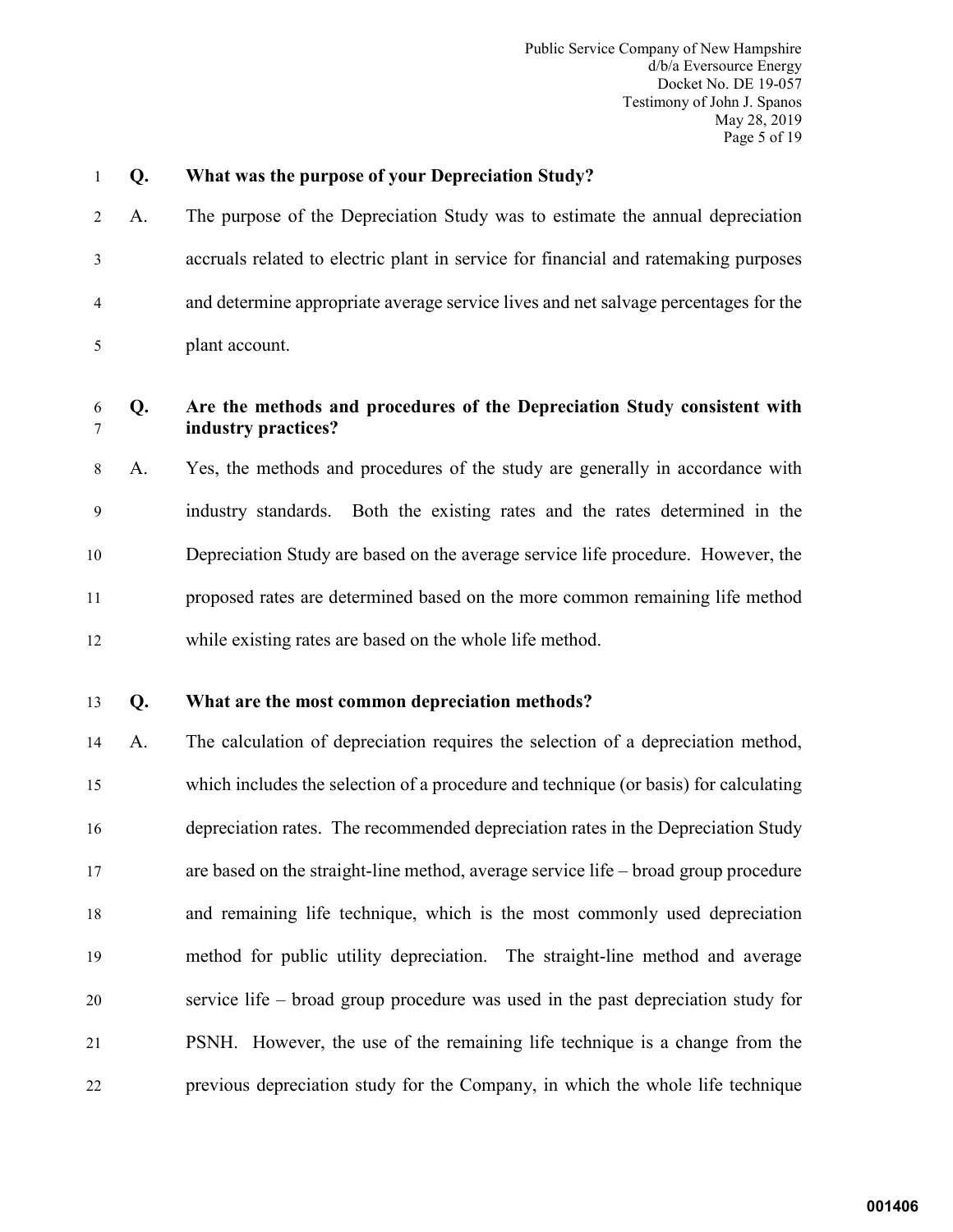Public Service Company of New Hampshire d/b/a Eversource Energy Docket No. DE 19-057 Testimony of John J. Spanos May 28, 2019 Page 6 of 19

1 was used. The reason for this proposed change is that the whole life method can 2 result in the recovery of an inaccurate amount of depreciation expense without a 3 methodology to adjust based on actual experience, whereas the remaining life 4 method will ensure recovery of no more or less than the full service value.

5 For the whole life technique, depreciation is calculated on the basis of the full 6 service life, or whole life, estimated for a group of assets. For example, if the 7 service life estimate for an asset that costs \$100 is 10 years, and no net salvage is 8 expected, then the annual depreciation rate would be 10% (or (1-0%)/10). Issues 9 can arise with the whole life technique if service life estimates change or if the real- world experience of the group does not perfectly match the service life and net salvage estimates. Using the same example, if after five years of the asset's life the accumulated depreciation was \$60, then applying a 10% whole life depreciation rate for each of the remaining five years of the asset's life would result in a total recovery through depreciation of \$110 (the \$60 in accumulated depreciation plus \$10 per year for five years). As a result, the whole life technique would, without an adjustment, result in the recovery of the incorrect amount of depreciation expense. Such situations can, and do, arise regularly because depreciation is, by nature, a forecast of the future for thousands of individual assets.

19 The remaining life technique addresses the issue described in the previous 20 paragraph by taking a prospective approach and allocating costs over the expected 21 time the related assets will remain in service. Rather than calculating depreciation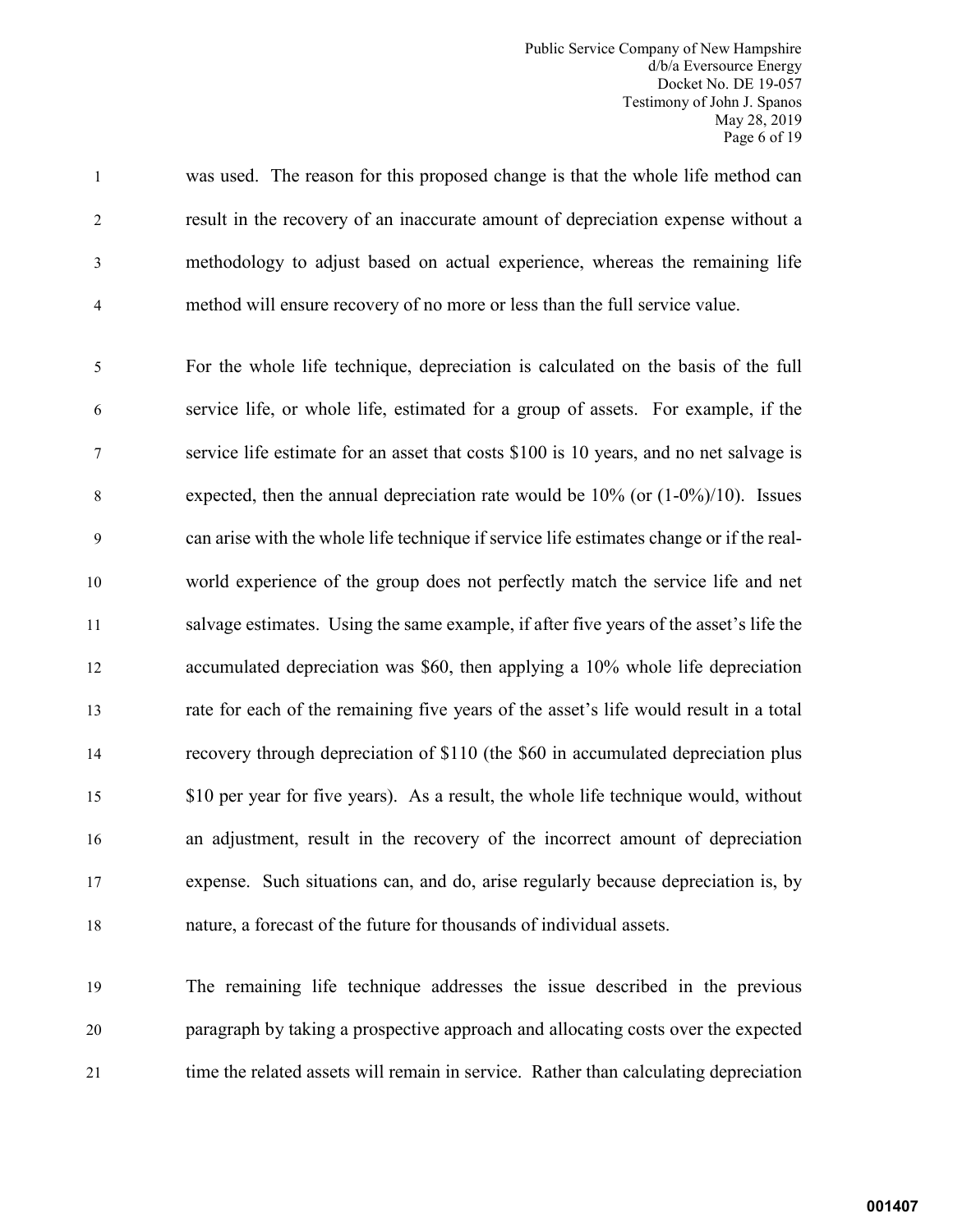Public Service Company of New Hampshire d/b/a Eversource Energy Docket No. DE 19-057 Testimony of John J. Spanos May 28, 2019 Page 7 of 19

| $\mathbf{1}$   | based on the whole service life, the remaining life technique allocates the amount    |
|----------------|---------------------------------------------------------------------------------------|
| 2              | remaining to be recovered (which is the original cost for the group less net salvage  |
| 3              | less accumulated depreciation) over its estimated remaining life. As a result, the    |
| $\overline{4}$ | remaining life technique ensures that the full service value (original cost less net  |
| -5             | salvage) will be recovered through depreciation expense – and no more or no less.     |
| 6              | In part for this reason, the remaining life technique is used in the vast majority of |
| 7              | U.S. regulatory jurisdictions. Its use is recommended in the Depreciation Study.      |

#### 8 **Q. Why is the remaining life methodology superior to the whole life method?**

9 A. A simple example will explain why the remaining life methodology is superior. Assume that there are three assets in an account which live 2, 5, and 8 years; therefore, the average life is 5 years. Each asset costs \$100 for a total account cost of \$300. Using the whole life method, the rate is 20.0%, so through year 5 the recovery for the 2-year unit is \$40, and the 5-year unit is \$100, and the 8-year unit is \$100. A new study is performed after year 5 and the average life is 8 years, so the rate is 12.5% and the recovery for the final three years is \$37.50. Consequently, using the whole life method, recovery is \$277.50 of the \$300 in original cost, which fails to make the company whole.

 Under the remaining life methodology, the average service life is still 5 years and the initial rate is 20.00%. Thus, the total accrual after 5 years is still \$240.00 and the two retirements totaling \$200 for an accumulated depreciation total of \$40. Therefore, the remaining value is \$60 to be recovered over 3 years at a rate of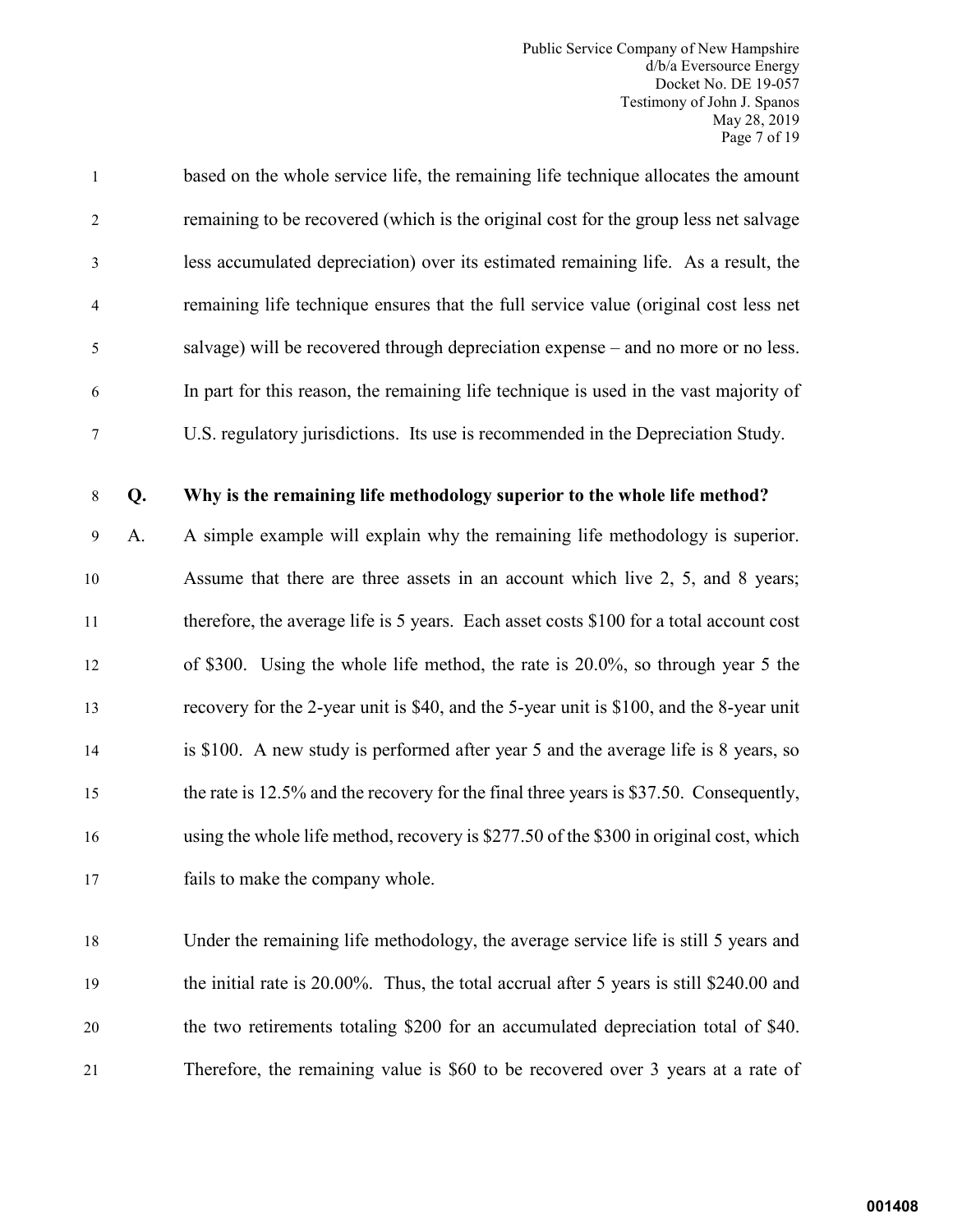- 1 20.00%. Consequently, under the remaining life method, full recovery is achieved 2 at the end of life for the three units.
- 

# 3 **Q. Please describe the contents of Schedule (JJS-2).**

4 A. My report is presented in nine parts. Part I, Introduction, describes the scope and 5 basis for the Depreciation Study. Part II, Estimation of Survivor Curves, includes 6 descriptions of the methodology of estimating survivor curves. Parts III and IV set 7 forth the analysis for determining life and net salvage estimation. Part V, 8 Calculation of Annual and Accrued Depreciation, includes the concepts of 9 depreciation and amortization using the remaining life method. Part VI, Results of 10 Study, presents a description of the results and a summary of the depreciation 11 calculations. Parts VII, VIII and IX include graphs and tables that relate to the 12 service life and net salvage analyses, and the detailed depreciation calculations.

 The table on pages VI-4 and VI-5 of Schedule (JJS-2) presents the estimated survivor curve, the net salvage percent, the original cost as of December 31, 2018, the book depreciation reserve, and the calculated annual depreciation accrual and rate for the account or subaccount. The section beginning on page VII-2 presents the results of the retirement rate analyses prepared as the historical bases for the service life estimates. The section beginning on page VIII-2 presents the results of the salvage analysis. The section beginning on page IX-2 presents the depreciation calculations related to surviving original cost as of December 31, 2018.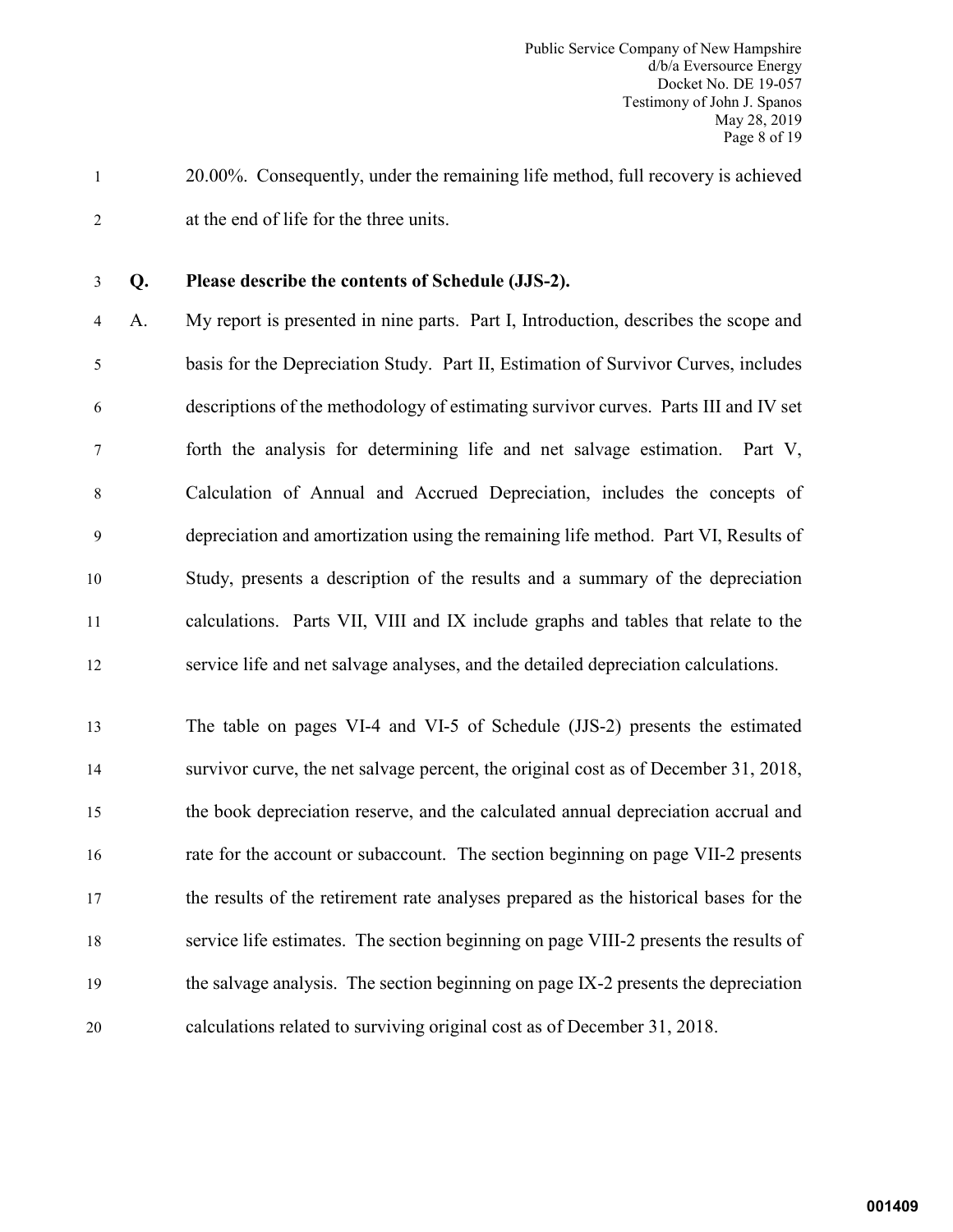Public Service Company of New Hampshire d/b/a Eversource Energy Docket No. DE 19-057 Testimony of John J. Spanos May 28, 2019 Page 9 of 19

#### 1 **Q. Please explain how you performed your Depreciation Study.**

2 A. I used the straight-line remaining life method of depreciation, with the average 3 service life procedure. The annual depreciation is based on a method of 4 depreciation accounting that seeks to distribute the unrecovered cost of fixed capital 5 assets over the estimated remaining useful life of the unit, or group of assets, in a 6 systematic and rational manner.

#### 7 **Q. How did you determine the recommended annual depreciation accrual rates?**

8 A. I did this in two phases. In the first phase, I estimated the service life and net 9 salvage characteristics for the depreciable group, that is, the plant account or 10 subaccount identified as having similar characteristics. In the second phase, I 11 calculated the composite remaining lives and annual depreciation accrual rates 12 based on the service life and net salvage estimates determined in the first phase.

# 13 **Q. Please describe the first phase of the Depreciation Study, in which you**  14 **estimated the service life and net salvage characteristics for the depreciable**  15 **group.**

 A. The service life and net salvage study consisted of compiling historic data from records related to PSNH's plant; analyzing these data to obtain historic trends of survivor and net salvage characteristics; obtaining supplementary information from PSNH management personnel and operating personnel concerning practices and plans as they relate to plant operations; and interpreting the above-mentioned data based on my experience and in reference to estimates used by other electric utilities to form judgments of average service life and net salvage characteristics.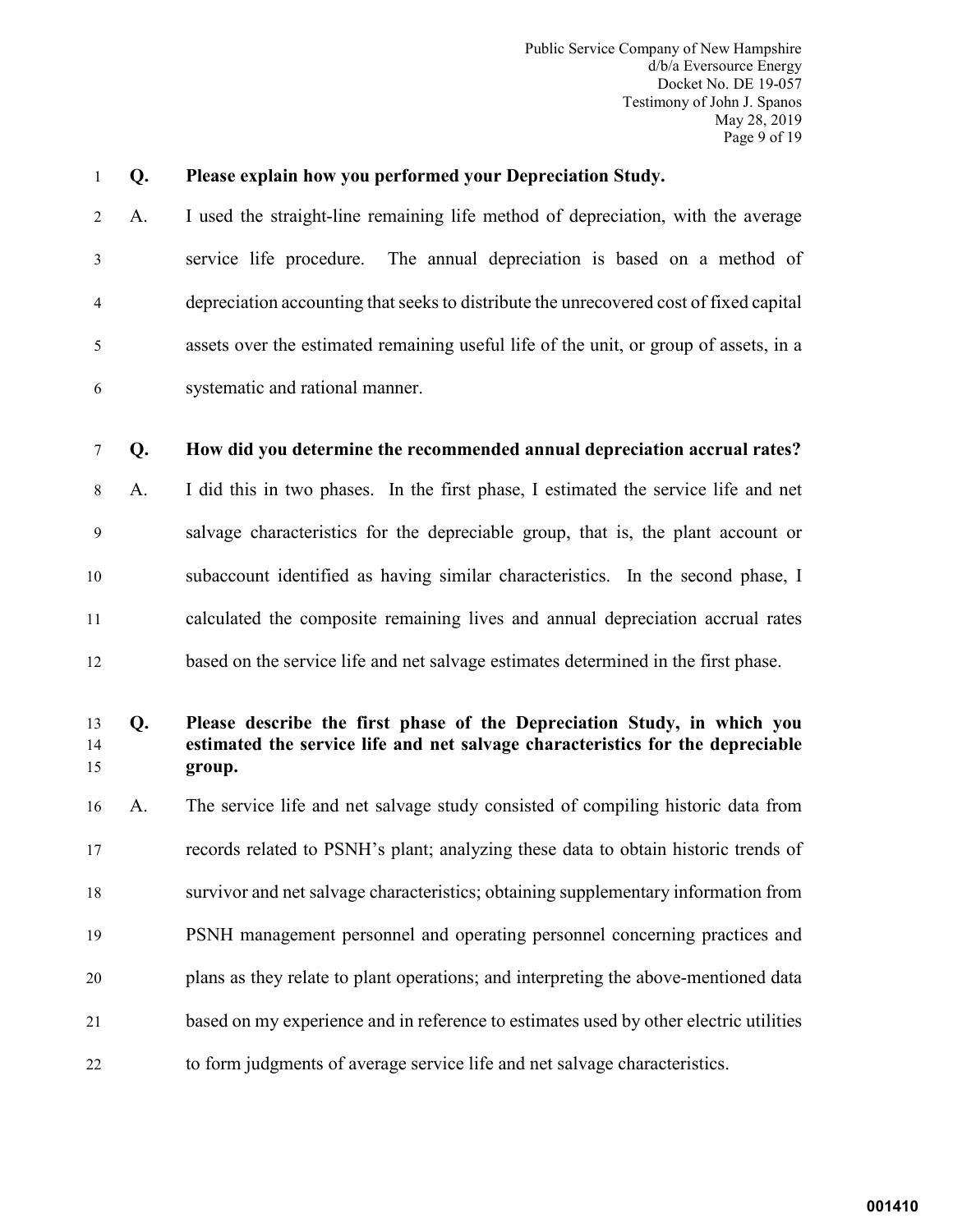Public Service Company of New Hampshire d/b/a Eversource Energy Docket No. DE 19-057 Testimony of John J. Spanos May 28, 2019 Page 10 of 19

| $\mathbf{1}$ | Q. | What historical data did you rely on to estimate service life characteristics?                           |
|--------------|----|----------------------------------------------------------------------------------------------------------|
| 2            | A. | I analyzed accounting entries for the Company relating to plant additions, transfers,                    |
| 3            |    | and retirements recorded through 2018. The records of the Company also included                          |
| 4            |    | transactional data and surviving dollar value by year installed for the plant account                    |
| 5            |    | as of December 31, 2018.                                                                                 |
| 6            | Q. | What method did you use to analyze this service life data?                                               |
| 7            | A. | I used the retirement rate method for all accounts. This is the most appropriate                         |
| $\,$ 8 $\,$  |    | method when aged retirement data are available, because this method determines                           |
| 9            |    | the average rates of retirement actually experienced by the Company during the                           |
| 10           |    | period of time covered by the study.                                                                     |
|              |    |                                                                                                          |
| 11<br>12     | Q. | Would you explain how you used the retirement rate method to analyze<br><b>PSNH's service life data?</b> |
| 13           | A. | I applied the retirement rate method to the group of property in the Depreciation                        |
| 14           |    | For the property group, I used the retirement rate method to form a life<br>Study.                       |
| 15           |    | table, which, when plotted, shows an original survivor curve for that property                           |
| 16           |    | The original survivor curve represents the average survivor pattern<br>group.                            |
| 17           |    | experienced by the several vintage groups during the experienced band studied.                           |
| 18           |    | The survivor patterns do not necessarily describe the life characteristics of the                        |
| 19           |    | property group; therefore, interpretation of the original survivor curves is required                    |
| 20           |    | in order to use them as valid considerations in estimating service life. The Iowa-                       |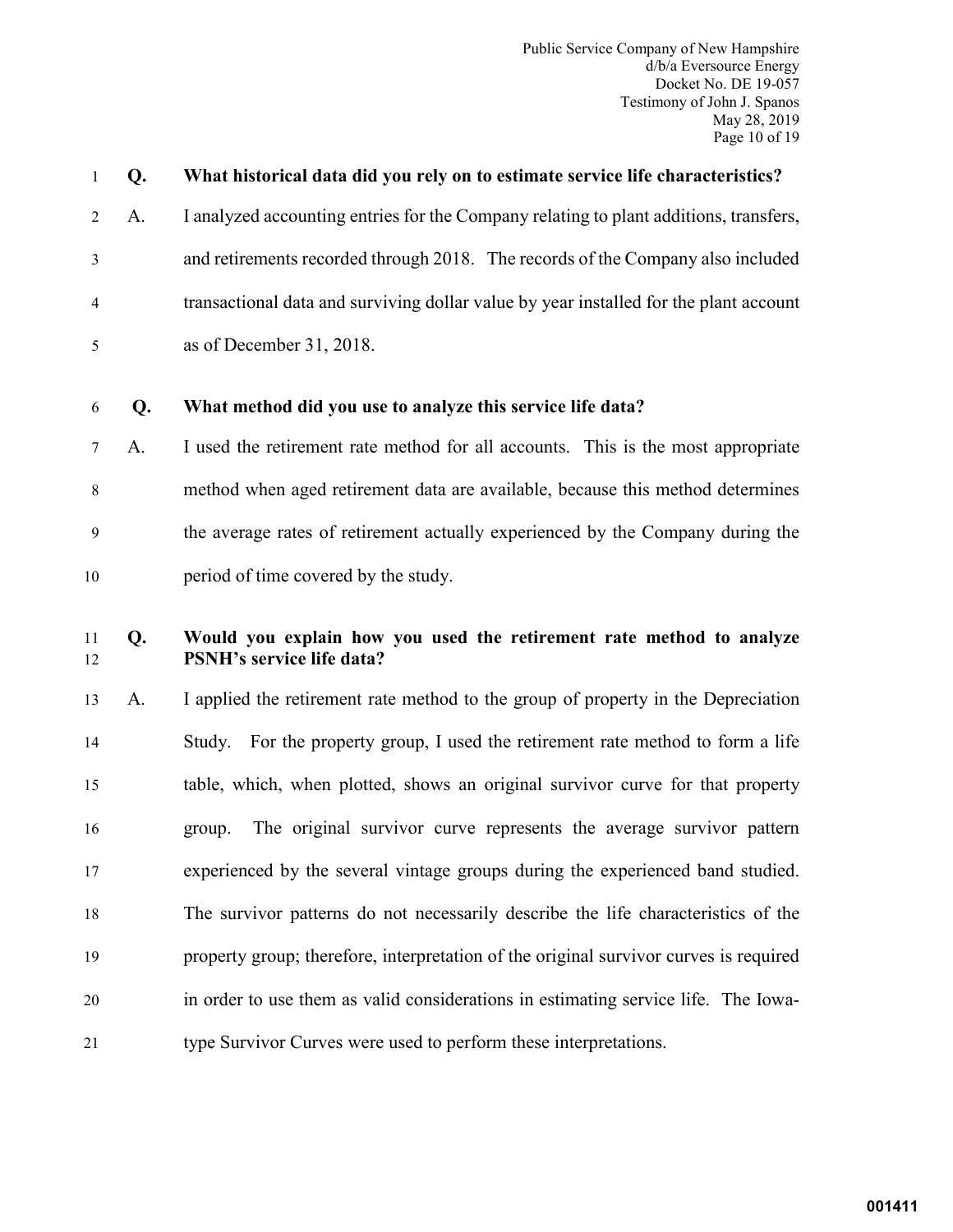# 1 **Q. What is an "Iowa-type Survivor Curve" and how did you use such curves to**  2 **estimate the service life characteristics for the property group?**

3 A. Iowa-type Survivor Curves are a widely used group of generalized survivor curves 4 that contain the range of survivor characteristics usually experienced by utilities 5 and other industrial companies. The Iowa curves were developed at the Iowa State 6 College Engineering Experiment Station through an extensive process of observing 7 and classifying the ages at which various types of property used by utilities and 8 other industrial companies have been retired.

9 Iowa-type Survivor Curves are used to smooth and extrapolate original survivor curves determined by the retirement rate method. The Depreciation Study used Iowa curves and truncated Iowa curves to describe the forecasted rates of retirement based on the observed rates of retirement and the outlook for future retirements.

 The estimated survivor curve designations for the depreciable property group indicate the average service life, the family within the Iowa system to which the property group belongs, and the relative height of the mode. For example, the Iowa 53-R0.5 indicates an average service life of 53 years; a right-moded, or R type curve (the mode occurs after average life for right-moded curves); and a low height, 0.5, for the mode (possible modes for R type curves range from 0.5 to 5).

# 19 **Q. Did you physically observe PSNH's plant and equipment as part of the** 20 **Depreciation Study?**

21 A. Yes. I made a field review of PSNH's property as part of the study during January 22 2018 to observe representative portions of plant. Field reviews are conducted to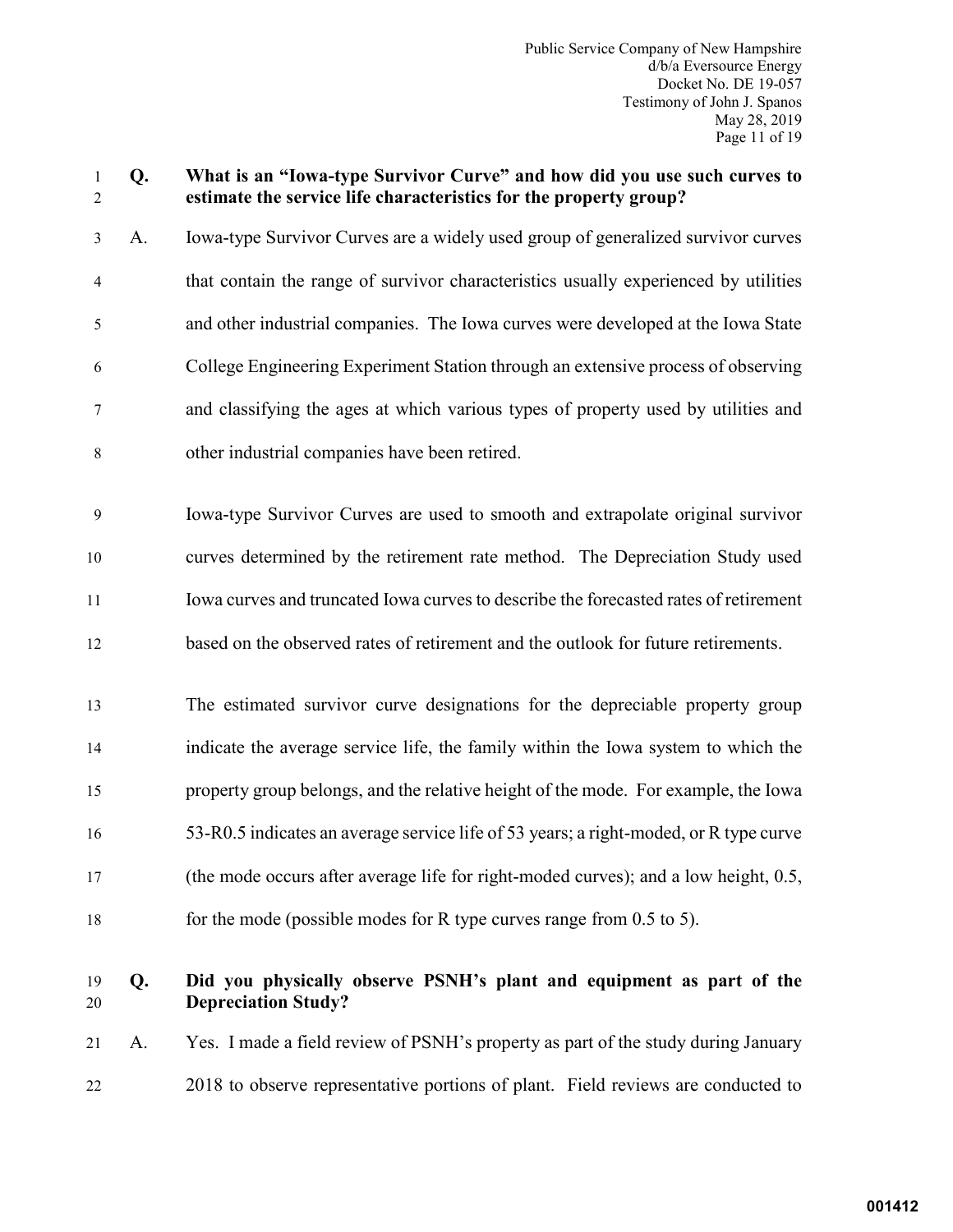| $\mathbf{1}$   |    | become familiar with operations of the Company and obtain an understanding of                                           |
|----------------|----|-------------------------------------------------------------------------------------------------------------------------|
| $\overline{2}$ |    | the function of the plant and information with respect to the reasons for past                                          |
| 3              |    | retirements and the expected future causes of retirements. This knowledge, as well                                      |
| 4              |    | as information from other discussions with PSNH management, was incorporated                                            |
| 5              |    | in the interpretation and extrapolation of the statistical analyses.                                                    |
| 6<br>7         | Q. | How did your experience in development of other depreciation studies affect<br>your work in this case for PSNH?         |
| 8              | A. | Since I customarily conduct field reviews for my depreciation studies, I have had                                       |
| 9              |    | the opportunity to visit scores of similar facilities and meet with management and                                      |
| 10             |    | operations personnel at many other companies. The knowledge I have accumulated                                          |
| 11             |    | from those visits and meetings provides me with useful information to draw upon                                         |
| 12             |    | to confirm or challenge my numerical analyses concerning asset condition and                                            |
| 13             |    | remaining life estimates.                                                                                               |
| 14<br>15       | Q. | Are the factors considered in your estimates of service life and net salvage<br>percents presented in Schedule (JJS-2)? |
| 16             | A. | Yes. A discussion of the factors considered in the estimation of service lives and                                      |
| 17             |    | net salvage percents are presented in Parts III and IV of the study.                                                    |
| 18             | Q. | Please describe the concept of "net salvage".                                                                           |
| 19             | A. | Net salvage is a component of the service value of capital assets that is recovered                                     |
| 20             |    | through depreciation rates. The service value of an asset is its original cost less its                                 |
| 21             |    | net salvage. Net salvage is the salvage value received for the asset upon retirement                                    |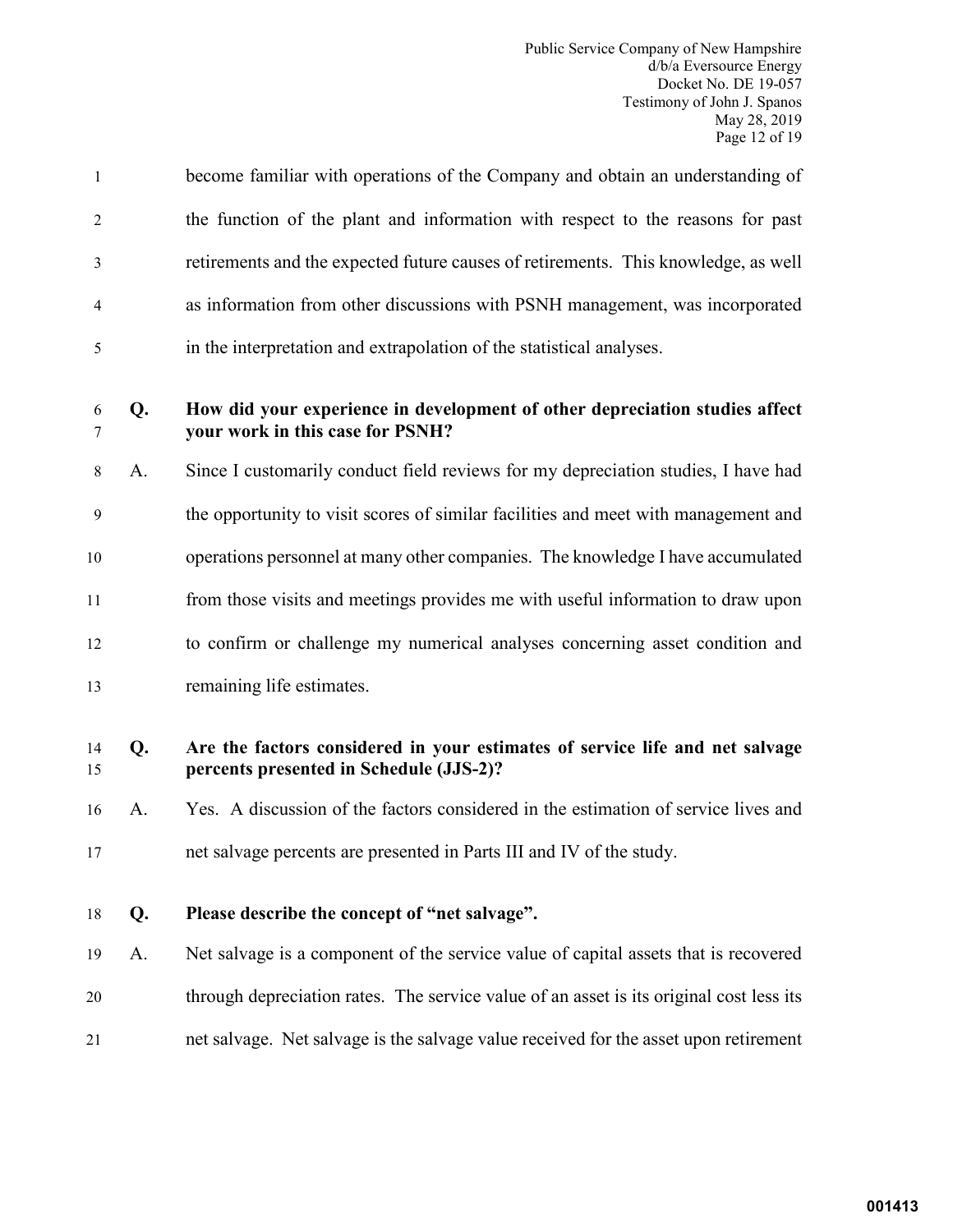1 less the cost to retire the asset. When the cost to retire the asset exceeds the salvage 2 value, the result is negative net salvage.

3 Because depreciation expense is the loss in service value of an asset during a 4 defined period (e.g., one year), it must include a ratable portion of both the original 5 cost of the asset and the net salvage. That is, the net salvage related to an asset 6 should be incorporated in the cost of service during the same period as its original 7 cost, so that customers receiving service from the asset pay rates that include a 8 portion of both elements of the asset's service value, the original cost and the net 9 salvage value. For example, the full service value of a \$5,000 circuit breaker may 10 also include \$1,300 of cost of removal and \$50 gross salvage, for a total service 11 value of \$6,250.

#### 12 **Q. Please describe how you estimated net salvage percentages.**

 A. I estimated the net salvage percentages by incorporating the Company's actual historical data through 2018 and considered industry experience of net salvage estimates for other electric companies. The net salvage percentages in the Depreciation Study are based on a combination of statistical analyses and informed judgment. The statistical analyses consider the cost of removal and gross salvage ratios to the associated retirements during the 20-year period for PSNH. Trends of these data are also measured based on three-year moving averages and the most recent five-year indications.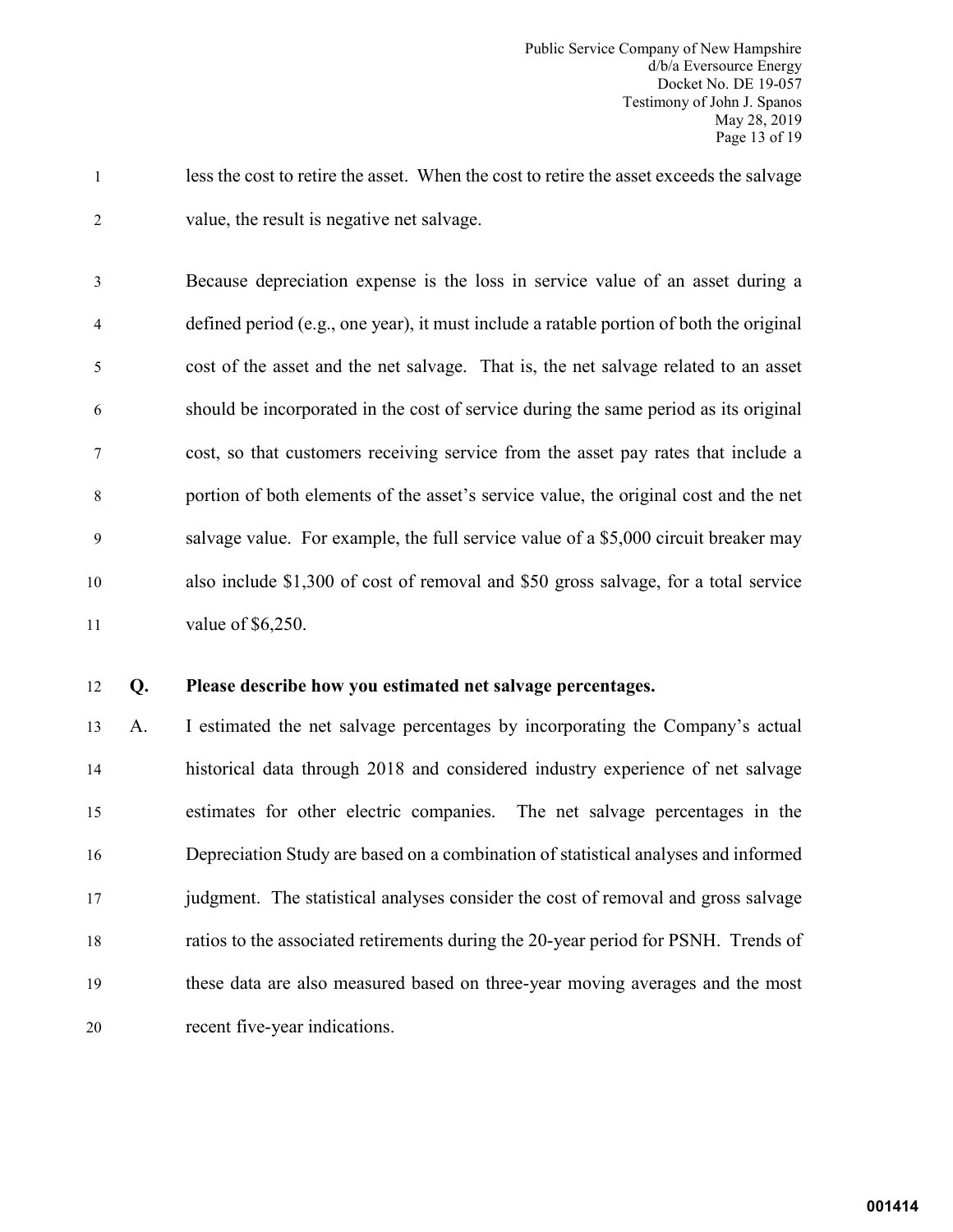- **Q. Please describe the second phase of the process that you used in the Depreciation Study in which you calculated composite remaining lives and annual depreciation accrual rates.**
- 4 A. After I estimated the service life and net salvage characteristics for the depreciable 5 property group, I calculated the annual depreciation accrual rates for the group 6 based on the straight-line remaining life method, using remaining lives weighted 7 consistent with the average service life procedure. The calculation of annual 8 depreciation accrual rates were developed as of December 31, 2018.
- **Q. Please describe the straight-line remaining life method of depreciation.**
- A. The straight-line remaining life method of depreciation allocates the original cost of the property, less accumulated depreciation, less future net salvage, in equal amounts to the year of remaining service life. This method recovers the variance between the actual book reserve with the theoretical book reserve over the remaining life of each asset class.

# **Q. Please describe the average service life procedure for calculating remaining life accrual rates.**

 A. The average service life procedure defines the group or account for which the remaining life annual accrual is determined. Under this procedure, the annual accrual rate is determined for the entire group or account based on its average remaining life and the rate is then applied to the surviving balance of the group's cost. The average remaining life of the group is calculated by first dividing the future book accruals (original cost less allocated book reserve less future net salvage) by the average remaining life for the vintage. The average remaining life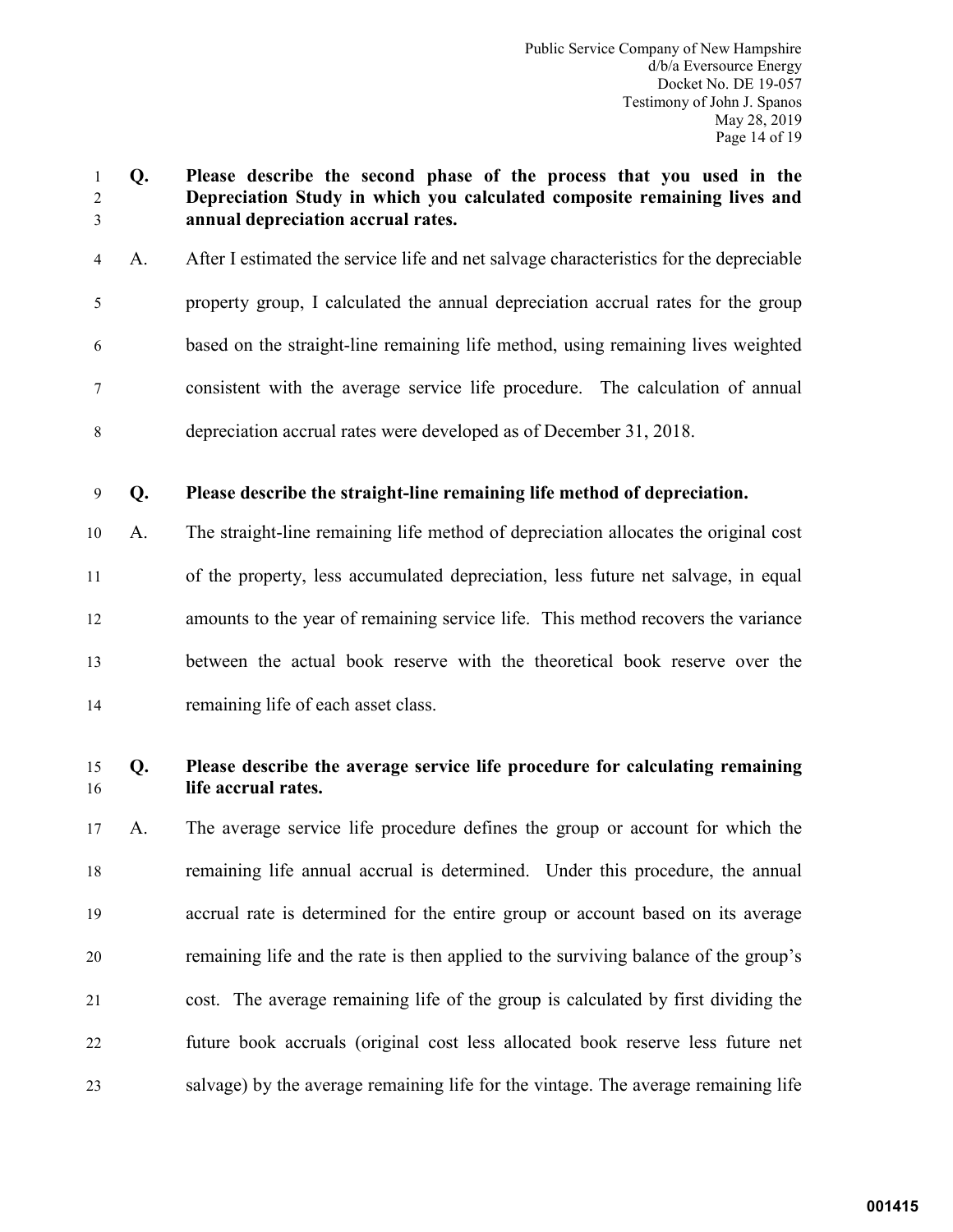1 for the vintage is derived from the area under the survivor curve between the 2 attained age of the vintage and the maximum age. The sum of the future book 3 accruals is then divided by the sum of the annual accruals to determine the average 4 remaining life of the entire group for use in calculating the annual depreciation 5 accrual rate.

# 6 **Q. Please describe amortization accounting in contrast to depreciation**  7 **accounting.**

8 A. Amortization accounting is used for accounts with a large number of units, but 9 small asset values. In amortization accounting, units of property are capitalized in the same manner as they are in depreciation accounting. However, depreciation accounting is difficult for these types of assets because depreciation accounting requires periodic inventories to properly reflect plant in service. Consequently, amortization accounting is used for these types of assets, such that retirements are recorded when a vintage is fully amortized rather than as the units are removed from service. That is, there is no dispersion of retirements in amortization accounting. All units are retired when the age of the vintage reaches the amortization period. The plant account or group of assets is assigned a fixed period that represents an anticipated life during which the asset will render full benefit. For example, in amortization accounting, assets that have a 15-year amortization period will be fully recovered after 15 years of service and taken off the company's books at that time, but not necessarily removed from service. In contrast, assets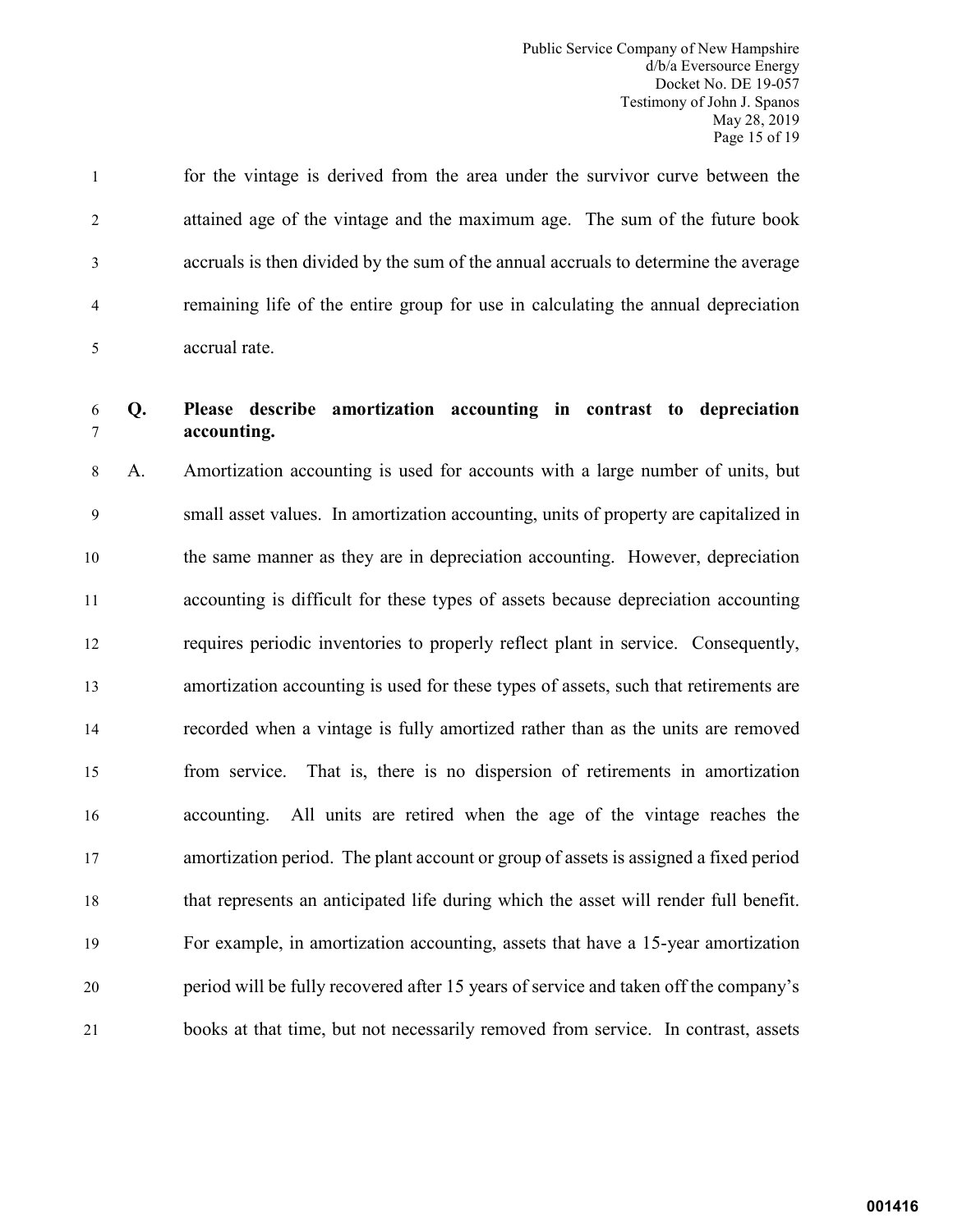| $\mathbf{1}$   |    | that are taken out of service before 15 years remain on the books until the                                                                                                 |
|----------------|----|-----------------------------------------------------------------------------------------------------------------------------------------------------------------------------|
| $\overline{2}$ |    | amortization period for that vintage has expired.                                                                                                                           |
| 3              | Q. | Is amortization accounting being utilized for certain plant accounts?                                                                                                       |
| 4              | A. | Yes. However, amortization accounting is only appropriate for certain General                                                                                               |
| 5              |    | Plant accounts. The General Plant accounts are 391.10, 391.20, 393.00, 394.00,                                                                                              |
| 6              |    | 395.00, 397.10, 397.20, 397.30 and 398.00. These accounts represent less than                                                                                               |
| 7              |    | three percent of PSNH's depreciable plant.                                                                                                                                  |
| $8\,$          | Q. | Have you made additional recommendations for these amortization accounts?                                                                                                   |
| 9              | A. | Yes. In order to achieve a more stable accrual rate for these accounts in the future,                                                                                       |
| 10             |    | I have recommended a five-year amortization to adjust unrecovered reserve. This                                                                                             |
| 11             |    | approach will achieve consistent amortization rates for existing assets as well as                                                                                          |
| 12             |    | future assets.                                                                                                                                                              |
| 13<br>14<br>15 | Q. | Please provide an example to illustrate the development of the annual<br>depreciation accrual rate for a particular group of property in your<br><b>Depreciation Study.</b> |
| 16             | A. | I will use Account 368.00, Line Transformers, as an example because it is one of                                                                                            |
| 17             |    | the largest depreciable groups. The retirement rate method was used to analyze the                                                                                          |
| 18             |    | survivor characteristics of this property group. Aged plant accounting data were                                                                                            |
| 19             |    | compiled from 1998 through 2018 and analyzed to best represent the overall service                                                                                          |
| 20             |    | life of this property. The life table for the 1998-2018 experience band is presented                                                                                        |
| 21             |    | on pages VII-32 and VII-33 of Schedule (JJS-2). The life table displays the                                                                                                 |
| 22             |    | retirement and surviving ratios of the aged plant data exposed to retirement by age                                                                                         |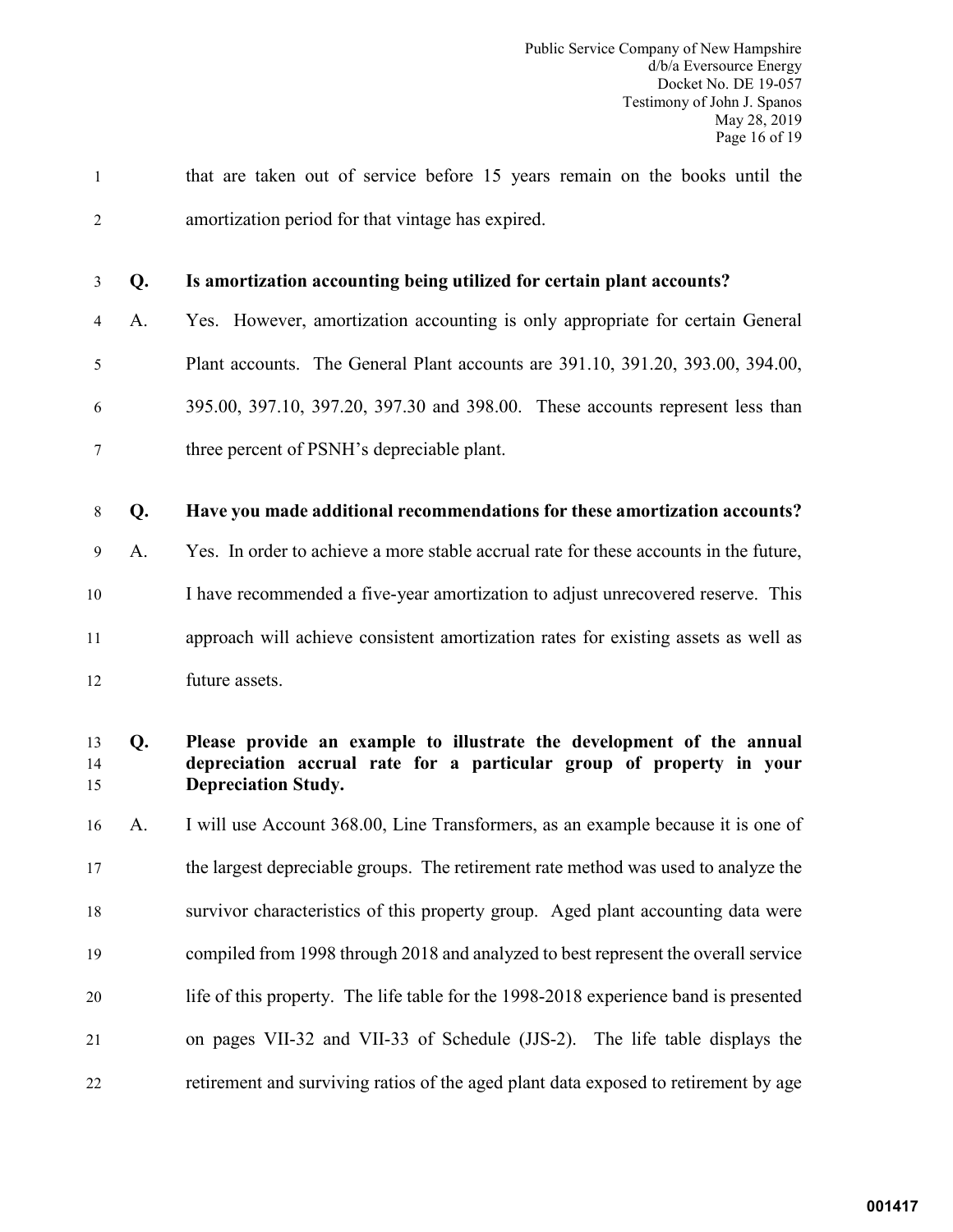Public Service Company of New Hampshire d/b/a Eversource Energy Docket No. DE 19-057 Testimony of John J. Spanos May 28, 2019 Page 17 of 19

| $\mathbf{1}$             | interval. For example, page VII-32 shows \$804,057 retired during age interval 0.5-     |
|--------------------------|-----------------------------------------------------------------------------------------|
| $\overline{c}$           | 1.5 with \$198,510,976 exposed to retirement at the beginning of the interval.          |
| 3                        | Consequently, the retirement ratio is 0.0041 (\$804,057/\$198,510,976) and the          |
| $\overline{\mathcal{A}}$ | surviving ratio is 0.9959 (1-.0041). The percent surviving at age 0.5 of .9987          |
| 5                        | percent is multiplied by the survivor ratio of 99.59 to derive the percent surviving    |
| 6                        | at age 1.5 of 99.46 percent. This process continues for the remaining age intervals     |
| 7                        | for which plant was exposed to retirement during the period 1998-2018. The              |
| $\,$ 8 $\,$              | resultant life table, or original survivor curve, is plotted along with the estimated   |
| 9                        | smooth survivor curve, the 40-S0 on page VII-31.                                        |
| $10\,$                   | The net salvage percent is presented on pages VIII-12 and VIII-13 of Schedule           |
| 11                       | (JJS-2). The percentage is based on the result of annual gross salvage minus the        |
| 12                       | cost to remove plant assets as compared to the original cost of plant retired during    |
| 13                       | the period 1999 through 2018. The 20-year period experienced negative \$33,096          |
| 14                       | $($1,567,820 - $1,600,916)$ in net salvage for \$48,019,151 plant retired. The result   |
| 15                       | is net salvage of 0 percent (\$33,096/\$48,019,151); and, the most recent five-year     |
| 16                       | average is negative 2 percent. Therefore, based on the statistics for this account,     |
| 17                       | the three-year rolling averages, the trend in recent years, as well as the estimates of |
| 18                       | other electric companies, the recommended net salvage for line transformers is          |
| 19                       | negative 2 percent.                                                                     |
|                          |                                                                                         |

20 My calculation of the annual depreciation related to original cost of Account 21 368.00, Line Transformers at December 31, 2018, is presented on pages IX-24 and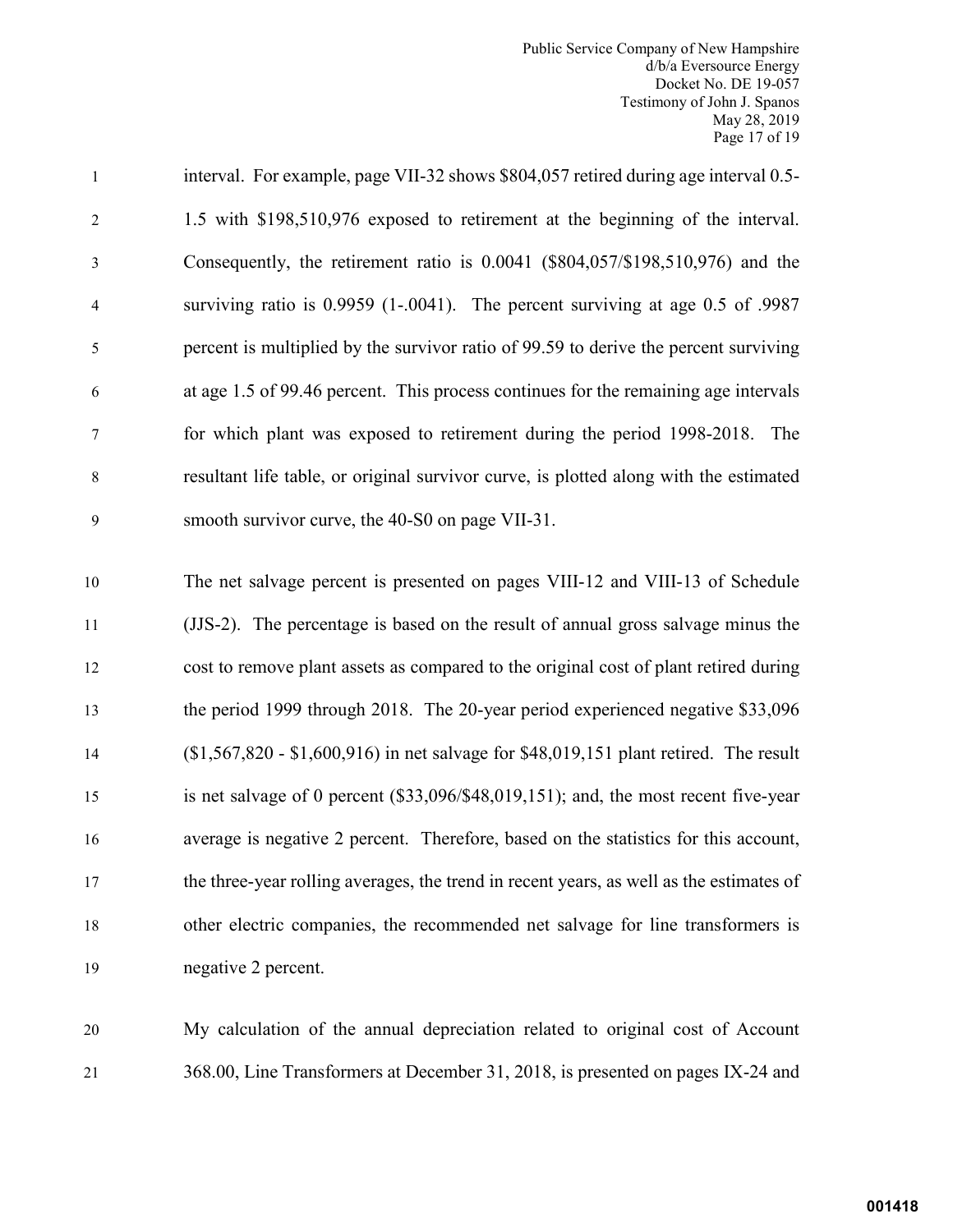| $\mathbf{1}$   |    | IX-25 of Schedule (JJS-2). The calculation is based on the 40-S0 survivor curve,                                           |
|----------------|----|----------------------------------------------------------------------------------------------------------------------------|
| $\overline{2}$ |    | the negative net salvage of 2 percent, the attained age, and the allocated book                                            |
| 3              |    | reserve. The tabulation sets forth the installation year, the original cost, calculated                                    |
| $\overline{4}$ |    | accrued depreciation, allocated book reserve, future accruals, remaining life and                                          |
| 5              |    | annual accrual. These totals are brought forward to the table on page VI-4.                                                |
| 6              | Q. | Were there any rates developed for future assets?                                                                          |
| 7              | A. | Yes. New assets may be added to Account 303.20, Miscellaneous Intangible Plant                                             |
| $8\,$          |    | $-10$ Year. The recommended rate will be 10.00 percent, which is based on a 10-                                            |
| $\mathbf{9}$   |    | year amortization period and 0 percent net salvage.                                                                        |
| 10             | Q. | Please compare the proposed depreciation expense to the current pro-forma<br>depreciation expense as of December 31, 2018. |
| 11             |    |                                                                                                                            |
| 12             | A. | Schedule (JJS-3) sets forth the proposed versus current depreciation expense as of                                         |
| 13             |    | December 31, 2018 for the Company. The overall change reflected in the PSNH                                                |
| 14             |    | Depreciation Study is an increase of \$3.3 million annually. Schedule (JJS-3) is                                           |
| 15             |    | being submitted in conformance with Puc 308.08 and is comparable to Form E-                                                |
| 16             |    | 25E. The only significant difference between the information provided in Schedule                                          |
| 17             |    | (JJS-3) and the information customarily provided in Form E-25E relates to the                                              |
| 18             |    | Company's proposal to change from the whole life method to the remaining life                                              |